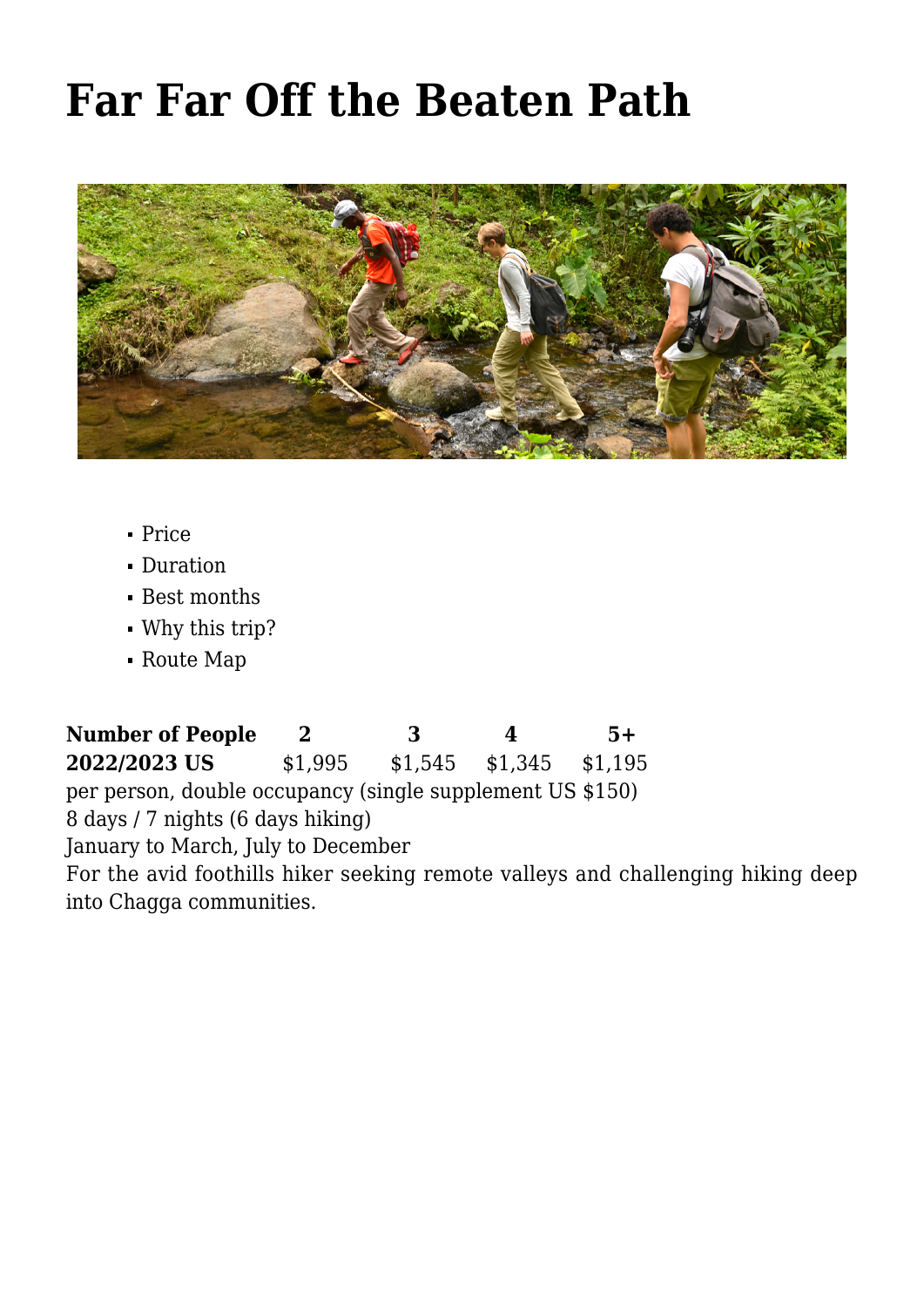

#### Highlights

- Discover a part of Tanzania few tourists ever see
- Walk on ancient trails between the national park forest and local villages
- Observe rainforest, waterfalls and rivers, farm plots full of coffee and banana trees
- Pass through the land of the Chagga people
- Lead by a qualified Chagga mountain guide

#### Itinerary Overview

We walk 7 – 22 kilometers per day on mountain trails between 1400 and 2200 meters elevation. The walking is strenuous on steep trails that can be slippery when wet. The route includes some challenging hiking as there are many ridges and valleys, but your guide will set a slow pace appropriate for your group. Trekking poles strongly recommended. Overnights are spent in our comfortable camp with spacious walk-in tents for 1-2 people or families, and locally-inspired meals served in a dining tent and prepared by our expert mountain cooks.

- **Day 1:** Arrival. **Machame**. [Kaliwa Lodge.](http://www.kaliwalodge.com/?lang=en)
- **Day 2: Machame** to **Kibosho**. Hiking distance: 11.8mi / 19km.
- **Day 3: Kibosho** to **Mweka**. Hiking distance: 9.3mi / 15km.
- **Day 4: Mweka** to **Wondo**. Hiking distance: 4.9mi / 8km.
- **Day 5: Wondo** to **Tema**. Hiking distance: 4.3mi / 7km.
- **Day 6: Tema** to **Kidia**. Hiking distance: 5.6mi / 9km.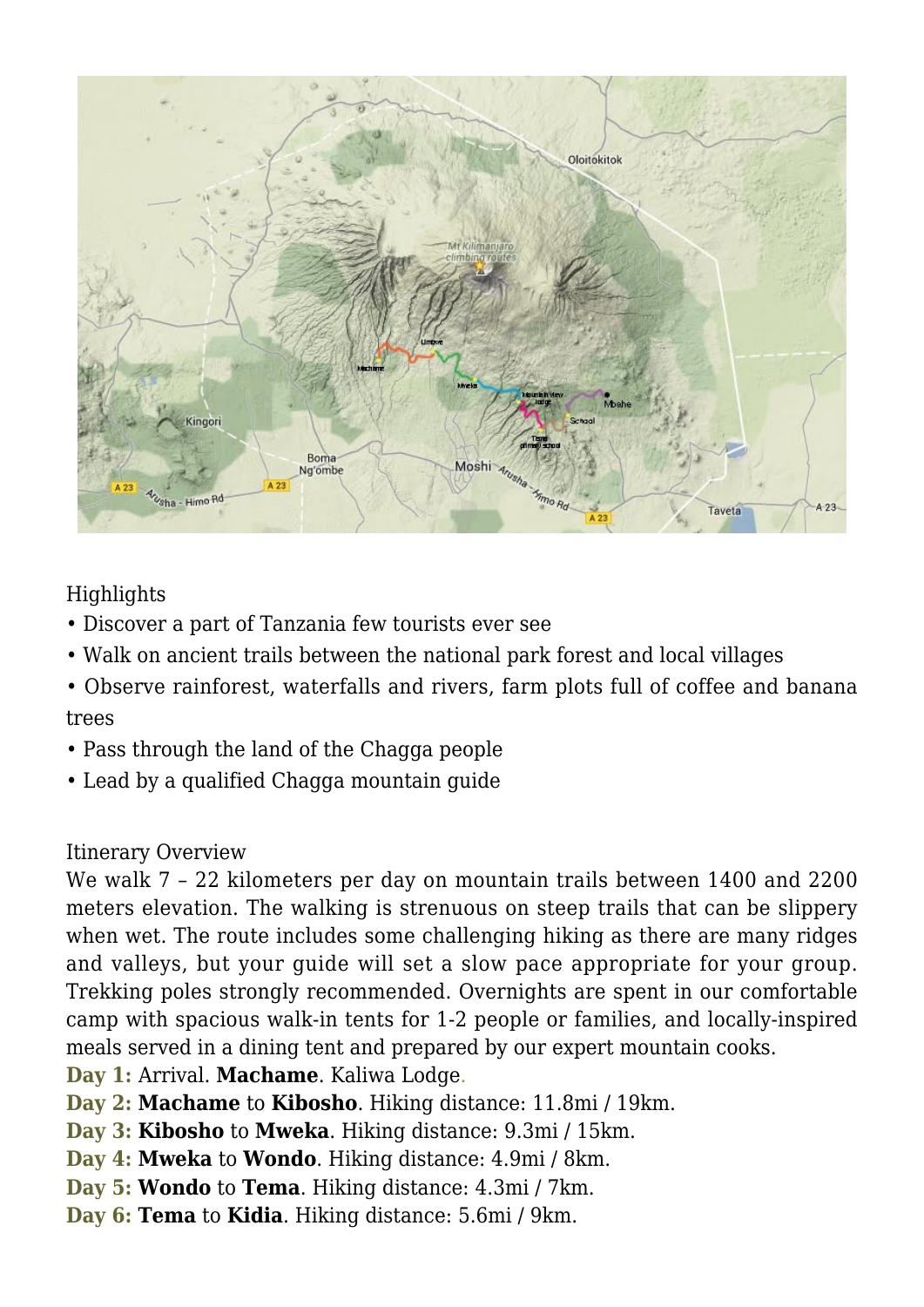**Day 7: Kidia** to **Mbahe Village**. Hiking distance: 13.6mi / 22km. **Day 8: Mbahe Village** / Departure.

Detailed Itinerary

## **Day 1: Arrival/Machame**

We will pick you up upon arrival at the Kilimanjaro International Airport and bring you to Kaliwa Lodge in Machame Village, located at 1300m in the foothills of Mount Kilimanjaro and just minutes from the trailhead, for dinner and overnight.

**Overnight:** [Kaliwa Lodge.](http://www.kaliwalodge.com/?lang=en)

**Meals:** L,D.

*Drive time: 1 hour*

## **Day 2: Machame to Kibosho**

After breakfast, we will start our hike following a trail used by villagers to access their fields from the village. As you pass through the farms and forests, you will hear from your SENE guide about his own knowledge of the mountain on which he grew up. Nestled within natural vegetation, the Kibosho Camp is rich with birds and butterflies visiting the area. Sit back, relax and enjoy unparalleled views of the snowcapped peak of Mount Kilimanjaro.

**Overnight:** Kibosho Camp.

## **Meals:** B,L,D.

*Hiking distance: 11.1mi / 19km.*

## **Day 3: Kibosho to Mweka**

Today, on our exploration of the slopes of Mount Kilimanjaro, we encounter our steepest valleys and ridges above a densely settled area of smallholder Arabica coffee farms that use centuries-old irrigation canals dug along the mountainside. Our first camping night is on the land of SENE founder Simon Mtuy. As the sun sets, you will be able to observe the few lights of Moshi and to feel the calm of the mountain, or maybe that is just the moo of the cows and the baa of the sheep! **Overnight:** Mtuy Farm Camp.

**Meals:** B,L,D.

*Hiking distance: 9.5mi / 15km.*

## **Day 4: Mweka to Wondo**

This hiking day start from a lower elevation and brings us through villages and into the forest. We will cross many rivers on small wood bridges or will jump from rock to rock to reach the other side. We will discover the traditional irrigation channels, used by local farmers for more than 100 years, to grow coffee, bananas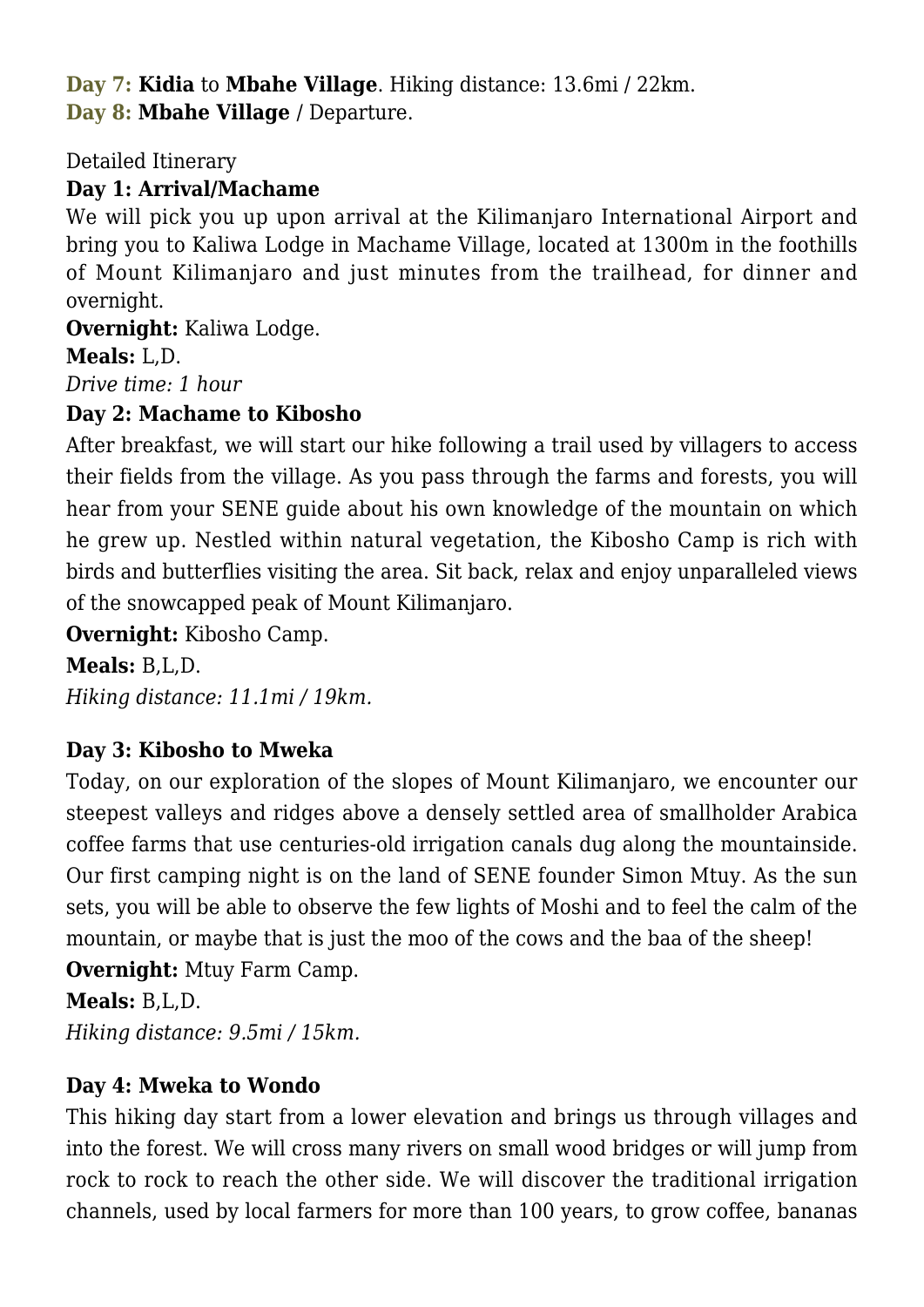and many other fruits and vegetables. After 5km and a walk along the channels and the Rau river valley, we will come upon a high waterfall. Save some energy as the last ascent to camp will be demanding!

**Overnight:** Kilimaniaro View Camp.

## **Meals:** B,L,D.

*Hiking distance: 4.2mi / 8km.*

#### Day 5: Wondo to Tema

We start the day by following our noses and the sweet smell of the eucalyptus trees that create a natural border between the Kilimanjaro National Park and the villages. The trail passes several villages and an ingenious electrical system using the water channel. As the day progresses, the hiking increases in intensity as we pass a dramatic landscape of high ridges and deep valleys, all covered by tropical rain forest. If we are lucky, we may be able to spot blue monkeys hanging in the trees above our route. Our campsite at a primary school overlooks Moshi Town and the surrounding plain.

**Overnight:** Tema School Camp.

**Meals:** B,L,D.

*Hiking distance: 4.6mi / 7km.*

#### **Day 6: Tema to Kidia**

After a night camped at 1900 meters, the trail proceeds through more colorful mountain villages, past coffee and maize farms and rivers where you can refresh in the cool and crystal clear water. We pass Kidia village, the site of the first European settlement in the Kilimanjaro region. There are many large Catholic and Lutheran churches on the mountain, each with its own story of missionary work among the Chagga people. Our last camp is at another primary school high up the mountain.

**Overnight:** Fumyuhu School Camp.

**Meals:** B,L,D.

*Hiking distance: 5.1mi / 9km.*

## **Day 7: Kidia to Mbahe Village**

Our last day is a perfect day to savor the landscape. The route is longer than the previous days but the trails are gentler! We reach several superb viewpoints down over Moshi, but also up toward the summit of Mont Kilimanjaro, which emerges as we approach Mbahe Village and Simon Mtuy's family farm. Stay one night at Mbahe Farm House to rest, recover, and relax. Enjoy delicious "homebrew" coffee, grown and roasted on the farm, meals made with fresh fruits and vegetables from the garden, and perhaps take a refreshing swim below the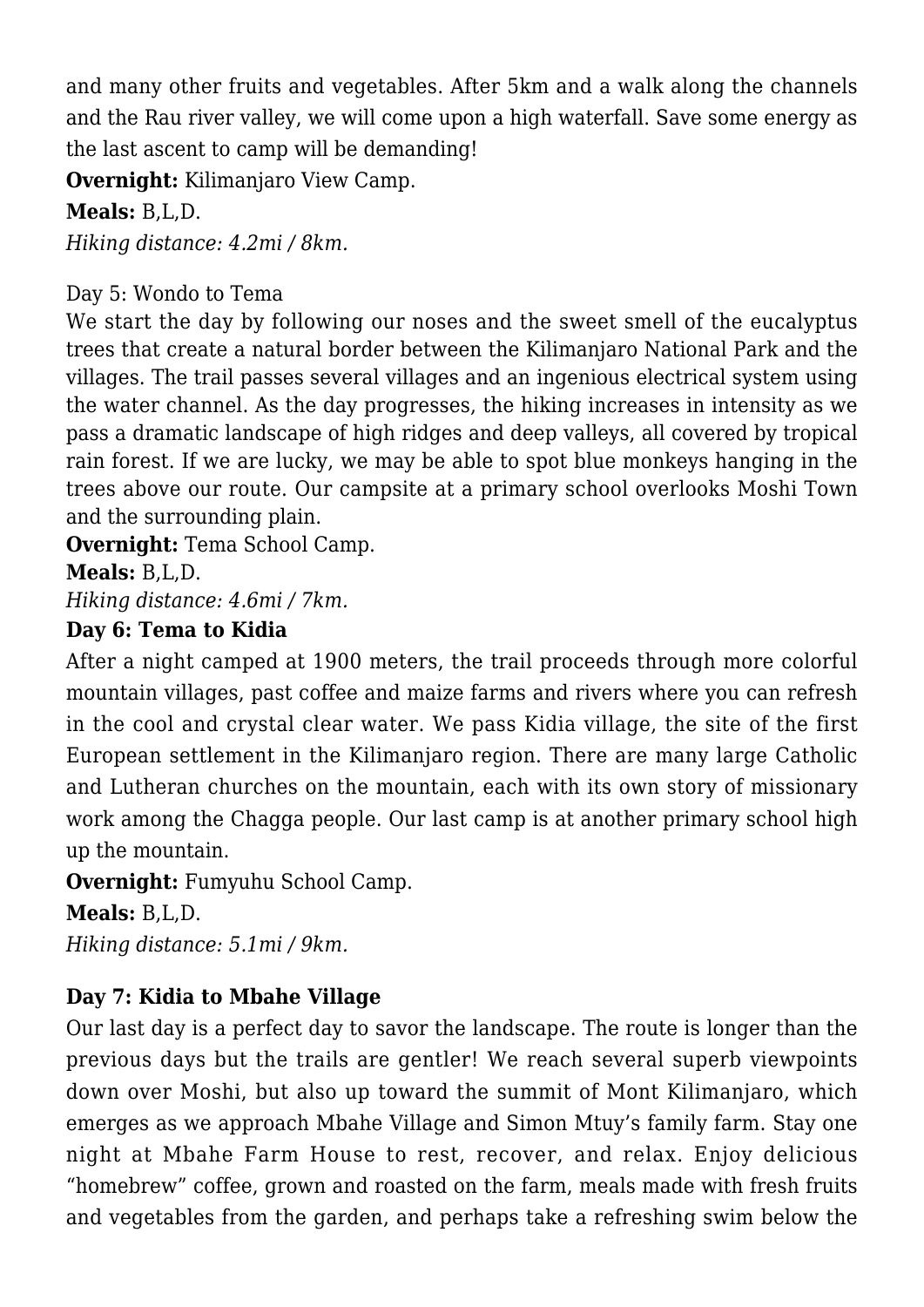Moonjo River waterfall that sits on the property. **Overnight:** [Mbahe Farm Cottages.](https://www.nomadicexperience.com/mbahe-farm-cottages/) **Meals:** B,L,D. *Hiking distance: 13.1mi / 22km.*

#### **Day 8: Mbahe Village**

For those returning home you will be transferred to the Kilimanjaro International Airport to catch your flight. Those staying in Tanzania will start your next adventure today.

**Meals:** B,L.

#### Inclusions

- All accommodations
- All meals as indicated (B.L.D.)
- Bottled or filtered water (by Katadyn Expedition® filter) and coffee, teas, cocoa
- Services of hiking guide and camp crew
- All camping equipment (excluding sleeping bag)
- Portable private toilet with bio-degradable waste system (Cleanwaste®) at all camps
- Transfers to/from Kilimanjaro International Airport, Moshi, Arusha.

#### Exclusions

Tips and gratuities to leaders, guides, crew, or other staff; cold drinks and alcohol; additional accommodations and meals made necessary by airline schedule changes, inability to complete the climb, or other factors; pre-trip expenses such as immunizations, travel insurance, passports, and visas; international airfare; airport departure taxes; and any expenses of a personal nature such as souvenirs and laundry.

## Disclaimer

Trip prices are based on SENE costs, fees, and supplier prices in effect at the time of booking. SENE reserves the right to alter trip prices should inflation, cost of fuel, labor, materials, or exchange rates change. If the Tanzania National Parks Authority (TANAPA) raises park fees, or any hotel, lodge, camp, airline, or any other service provider raises their rates, SENE reserves the right to require